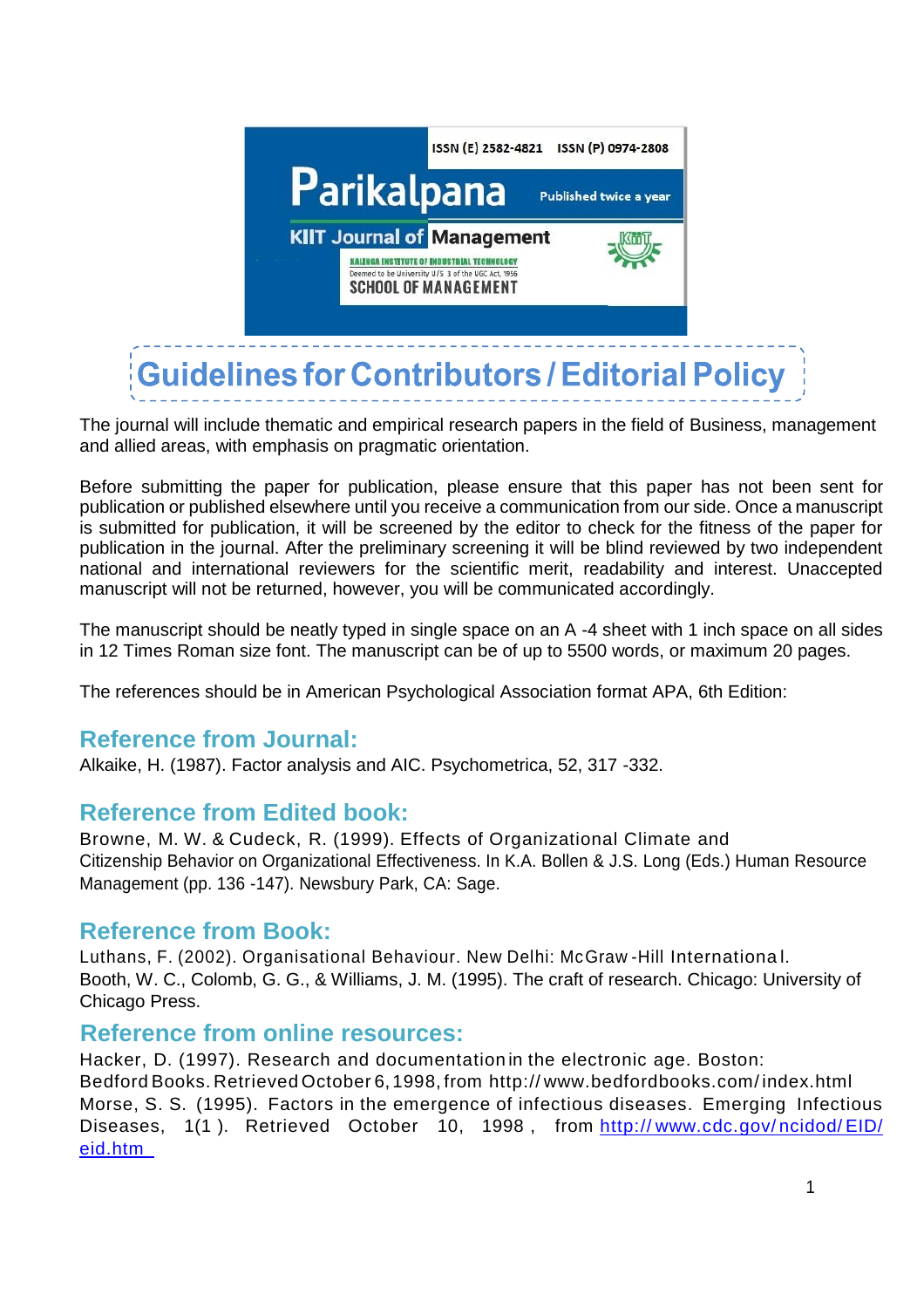Smith, E. E. (2001 ). Internet term paper mills: The case for mandatory expulsion [Electronic version]. Journal of Crime and Punishment, 6, 123 –139.

## **Newspaper Article**

Goleman, D. (1991, October 24). Battle of insurers vs. therapists: Cost control pitted against proper care. New York Times, pp. D1, D9.

## **Newspaper Article (Online)**

Markoff, J. (1996, June 5). Voluntary rules proposed to help insure privacy for Internet users. New York Times. Retrieved April 1 , 1996 , from

http:// www.nytimes.com/ [library/ cyber/ week/ yo5dat.html](http://www.nytimes.com/library/cyber/week/yo5dat.html)

# **Newspaper Article (No Author)**

Undisclosed settlement reached out of court in Michigan Biodyne civil s uit. (1992, March 1 ). Psychiatric Times, p. 16.

## **Conference Paper (Published):**

Kuroda, S. Y. (1988). Whether we agree or not: Acomparative syntax of English and Japanese. In W. J. Poser (Ed.), Papers from the second international workshop on Japanese syntax (pp. 103–143). Stanford, CA: CSLI.

#### **Dissertation:**

Downey, D. B. (1992). Family structure, parental resources, and educational outcomes. Ph.D. dissertation, Department of Sociology, Indiana University, Bloomington, IN.

# **Checklists to be adhered to:**

1. Cover Letter with a note on Title, originality of work with undertaking for submitting unpublished manuscript for publication.

- 2. Title: Short &Crisp (24 font Size ).
- 3. Abstract of max 150 words, followed by (five) keywords
- 4. Author/ s full name with designation and institutional affiliation and a brief description about them on a separate sheet of paper
- 5. Tables and figures should be given in the end, numbered serially.

| Subscription<br>Rates   | In India, Nepal & B | hutan (INRs)    | Other<br>(US \$) | Countries |
|-------------------------|---------------------|-----------------|------------------|-----------|
|                         | 1 Year              | 5 year          | I year           | 5 year    |
| <b>For Individuals</b>  | <b>Rs. 800</b>      | <b>Rs. 3000</b> | 100              | 400       |
| <b>For Institutions</b> | <b>Rs. 1200</b>     | <b>Rs. 5000</b> | 150              | 600       |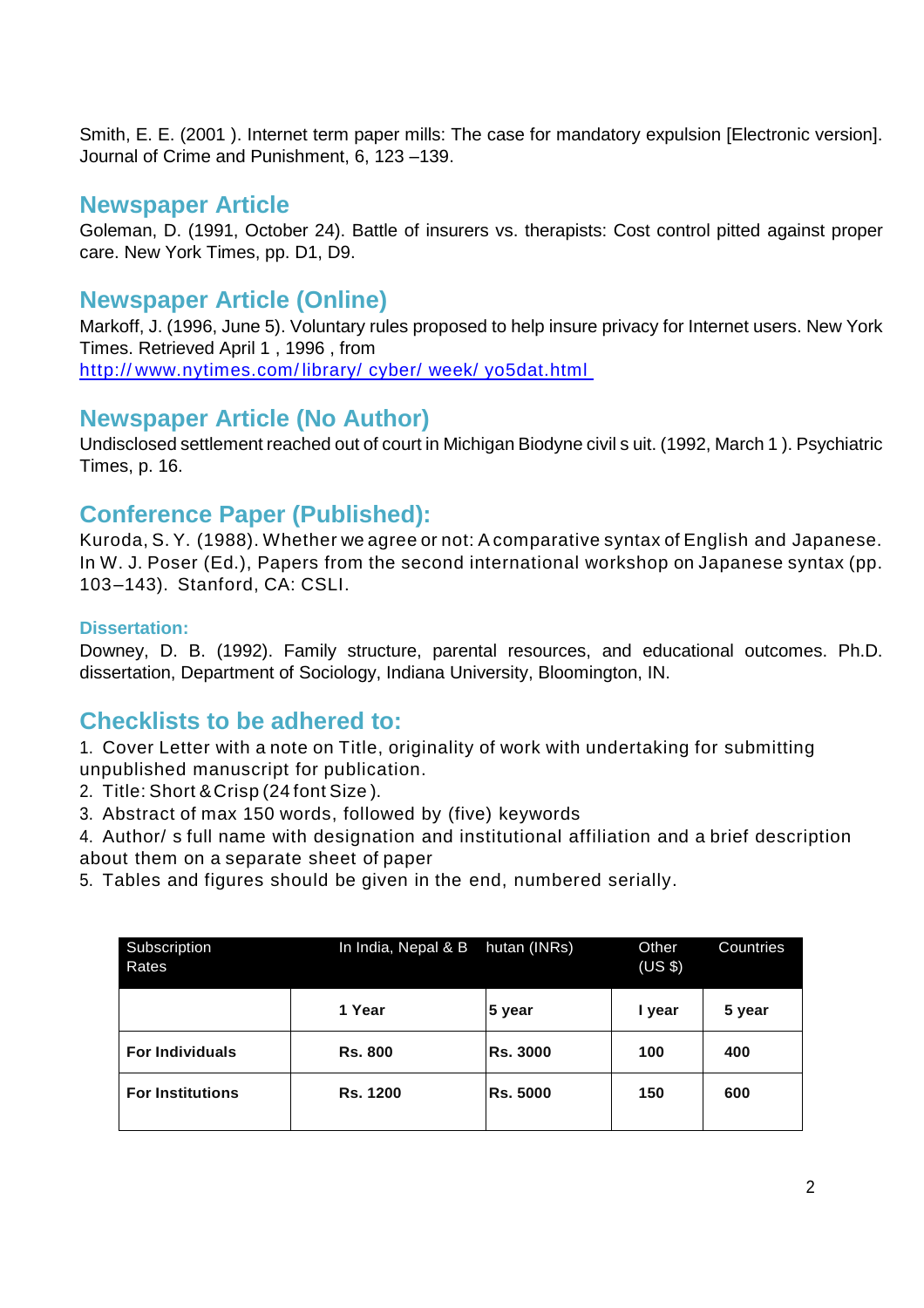## **Manuscript Submission:**

Please email all manuscripts in the (MS-word) Doc format to [editor@ksom.ac.in](mailto:editor@ksom.ac.in) Inquiries for current and back issues: The queries can be addressed to editor, *Parikalpana*: KIIT Journal of Management, School of Management, KIIT University, Bhubaneswar 751024 India, or email to [editor@ksom.ac.in.](mailto:editor@ksom.ac.in) [Note: authors can avail online submission facility, to be introduced shortly.]

## **How to Subscribe KIIT Journal of Management**

The journal is Bi-annual and can be subscribed by sending the filled in form with appropriate demand draft of any nationalized bank drawn in favor of KIIT University, Bhubaneswar, payable at Bhubaneswar. Please add Rs. 50 for outstation cheques. The subscription fee includes mailing charges.

The Subscription should be sent to: **The Editor,** *Parikalpana***: KIIT Journal of Management, School of Management, KIIT University, Bhubaneswar – 751024, India.**